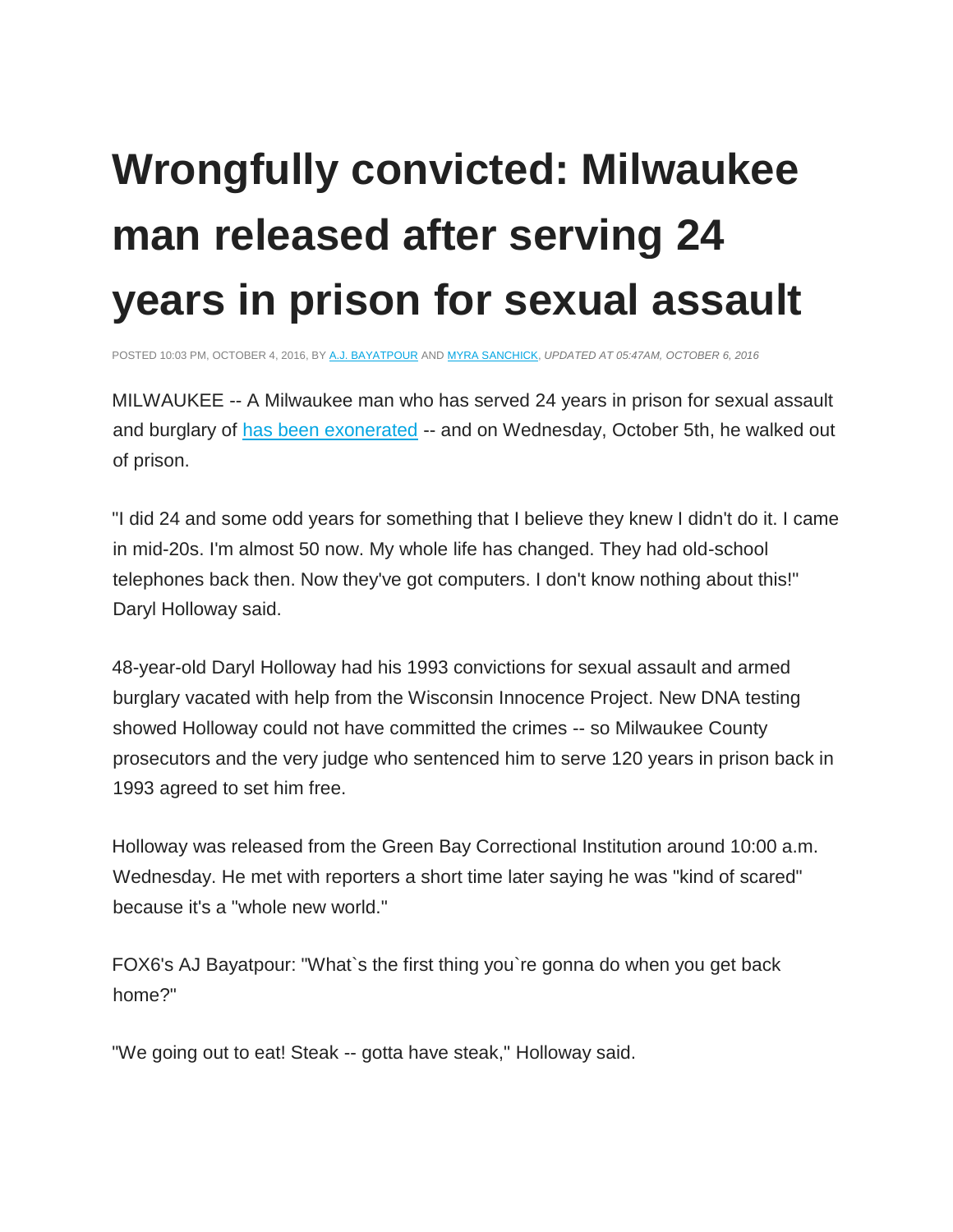Holloway was convicted of raping two women and committing two armed burglaries

The following charges were filed against Daryl Holloway in 1992:

- First degree sexual assault -- two counts
- Armed burglary -- two counts
- Burglary
- Habitual criminality

The criminal complaint references three victims in this case.

One woman stated that she woke up on September 2nd, 1992 in a home near Bremen and Wright -- and a black man, who she positively identified as Daryl Holloway, was holding a butcher knife, wearing a

scarf or handkerchief covering his face below his eyes. The woman stated the man held the butcher knife against the front of her neck, told her he had seen her children in the home, and told her to take her underwear off -- before sexually assaulting her.

A second woman stated that on September 26th, 1992, near Murray and Newberry, she was woken up by a black man, who she positively identified as Daryl Holloway, who placed a knife blade to her upper lip -- cutting her lip. As she raised her hand, the woman stated that she sustained a cut to her hand. The woman told investigators the man said: "Don't scream or I'll kill you" -- before sexually assaulting her.

A third woman told investigators that on September 28th, 1992 near Stratford and Prospect in Shorewood, she was confronted by a black man who grabbed her purse while she was entering a home in the area. When she entered the home, she noticed property belonging to her and her roommate was missing. A jewelry box and briefcase were recovered by police in the rear yard of the home. Latent fingerprints were recovered from the jewelry box -- and sent to the Wisconsin State Crime Laboratory. Those fingerprints were determined to belong to Daryl Holloway, according to the 1992 criminal complaint.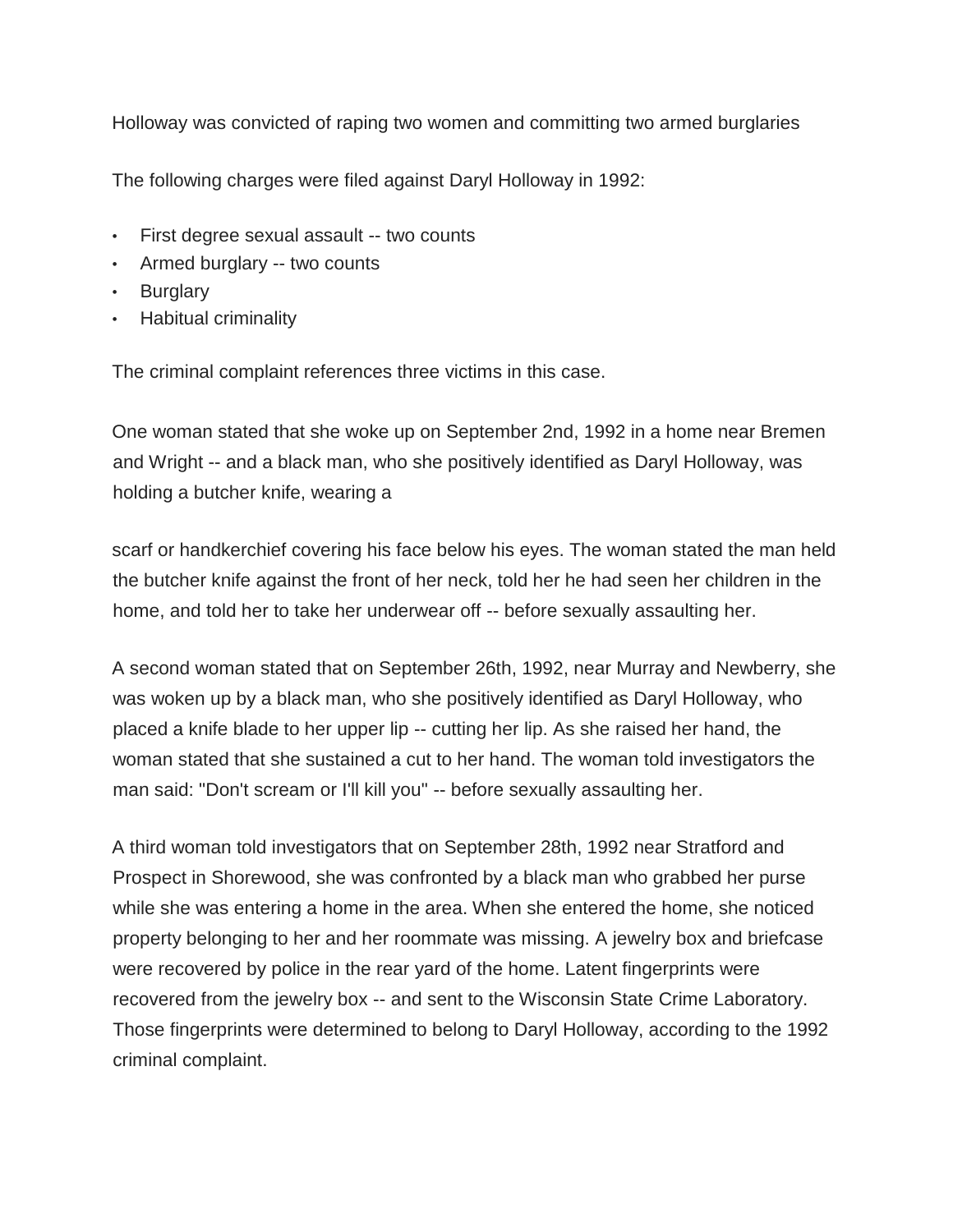The complaint makes reference to a 1986 conviction for Holloway of second degree sexual assault.

Hollway wrote to the Wisconsin Innocence Project in Madison -- whose director said he was disturbed by the evidence -- or lack thereof. He said the prosecution build its entire case on the victims' stories.



Keith Findley, director of the Wisconsin Innocence Project

"Someone who was terribly wronged, truly victimized -- but that was essentially the case and we know eyewitness testimony is very unreliable, even in the most pristine circumstances and these were far from that," Keith Findley, director of the Wisconsin Innocence Project said.

"I needed somebody in my corner that believed in me when I'm telling them something," Holloway said.

Holloway said rock bottom came when he lost his greatest source of support.

"I almost gave up on it when my mother died. I felt everything was gone -- because that was my rock," Holloway said.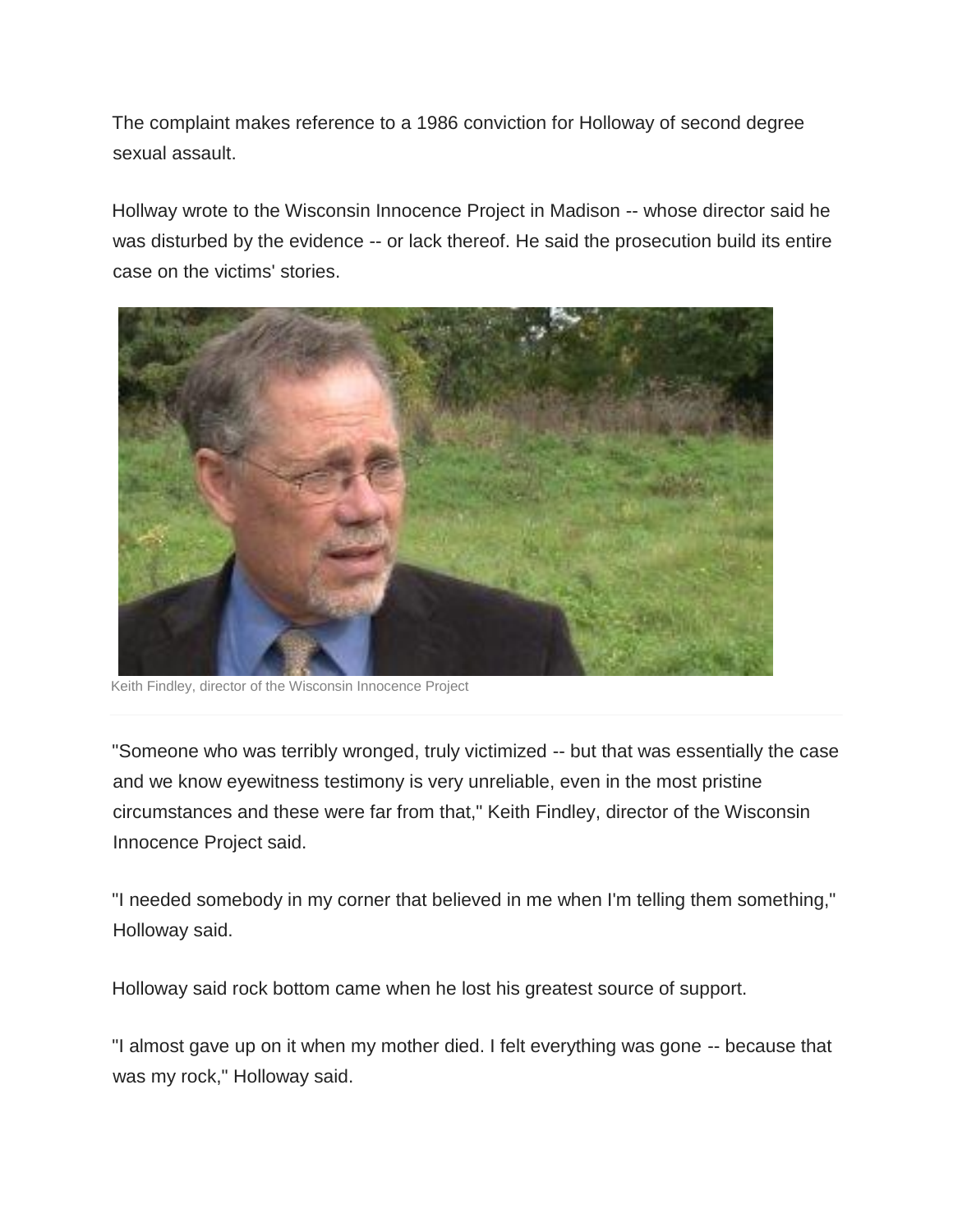Holloway on Wednesday had this message for those watching his story:

"Make better choices before convicting people. Make sure you got the right evidence. Because when you do this, people lose. Everybody loses. The victims, me -- I've been victimized. Everybody's been victimized," Holloway said.

Holloway had this to say about the three women named in the 1992 complaint:

"I feel real bad for them...because whoever done this to them, they`ve been walking around for the longest," Holloway said.



Daryl Holloway

Attorney Ray Dall'osto told FOX6 News Holloway's family came to him several years ago, pursuing newer DNA testing which would eventually rule out Holloway as the suspect in this case. The testing was expensive, and the Wisconsin Innocence Project helped get the tests leading to Holloway's freedom.

"This test was rerun -- and run in a better, more advanced time and that's what the Innocence Project was able to get funding for. We got the test results a few weeks ago,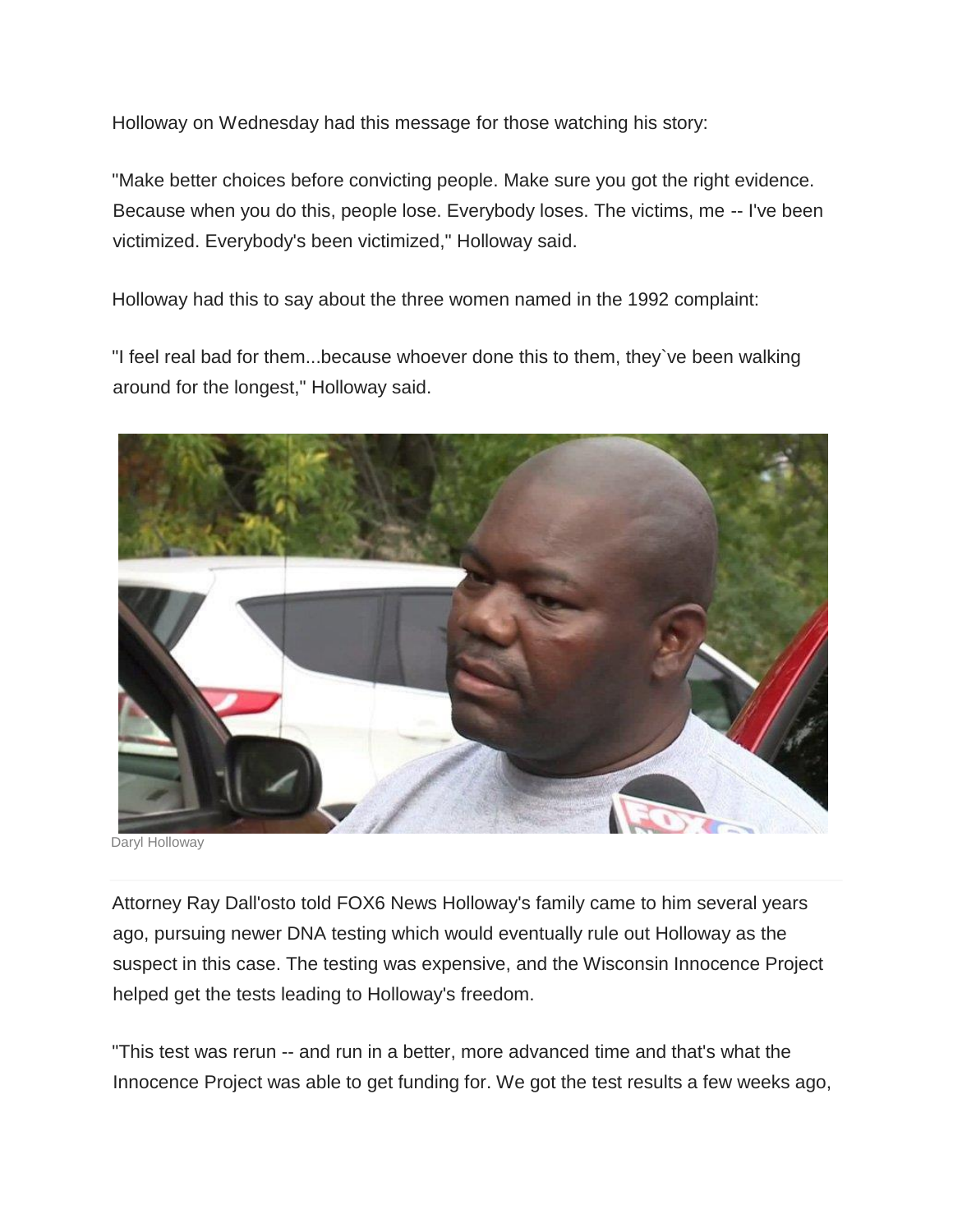presented that to the DA and they made their consideration about the case, had an independent review and did the right thing," Dall'osto said.

Upon his release from prison, Holloway said he is hopeful for the future.

## **"I'm trying to get myself in order because I need to first see what jobs are available." - Darryl**

**Holloway**"I'm trying to get myself in order because I need to first see what jobs are available. I can't even find a job. It's going to be hard," Holloway said. "You took almost a quarter century from me -- and I can't find a job. That's going to be a problem." Holloway indicated he's done some schooling while behind bars. He said he wanted to go into law -- and help those in need like himself. Holloway said in order for that to happen, he needs to be with positive people -- people who want to improve themselves.

Holloway told reporters he went through a divorce while he was incarcerated and hopes to build a relationship with his children.

There's another injustice Holloway now faces, according to those with the Wisconsin Innocence Project. They tell FOX6 News the state of Wisconsin is the "most miserly" in the country when it comes to paying wrongfully convicted people for the time they had to serve.

Under state law, the maximum payout is \$5,000 for each year in prison -- but it's capped at \$25,000 total. Those with the Wisconsin Innocence Project say efforts to lift the cap died in the Wisconsin Senate last session after passing the Assembly unanimously.

Below is a statement from Senate Majority Leader Scott Fitzgerald: "Last year's increased media attention on the subject of wrongful conviction compensation increased the controversy surrounding the legislation and it did not garner sufficient momentum to pass both